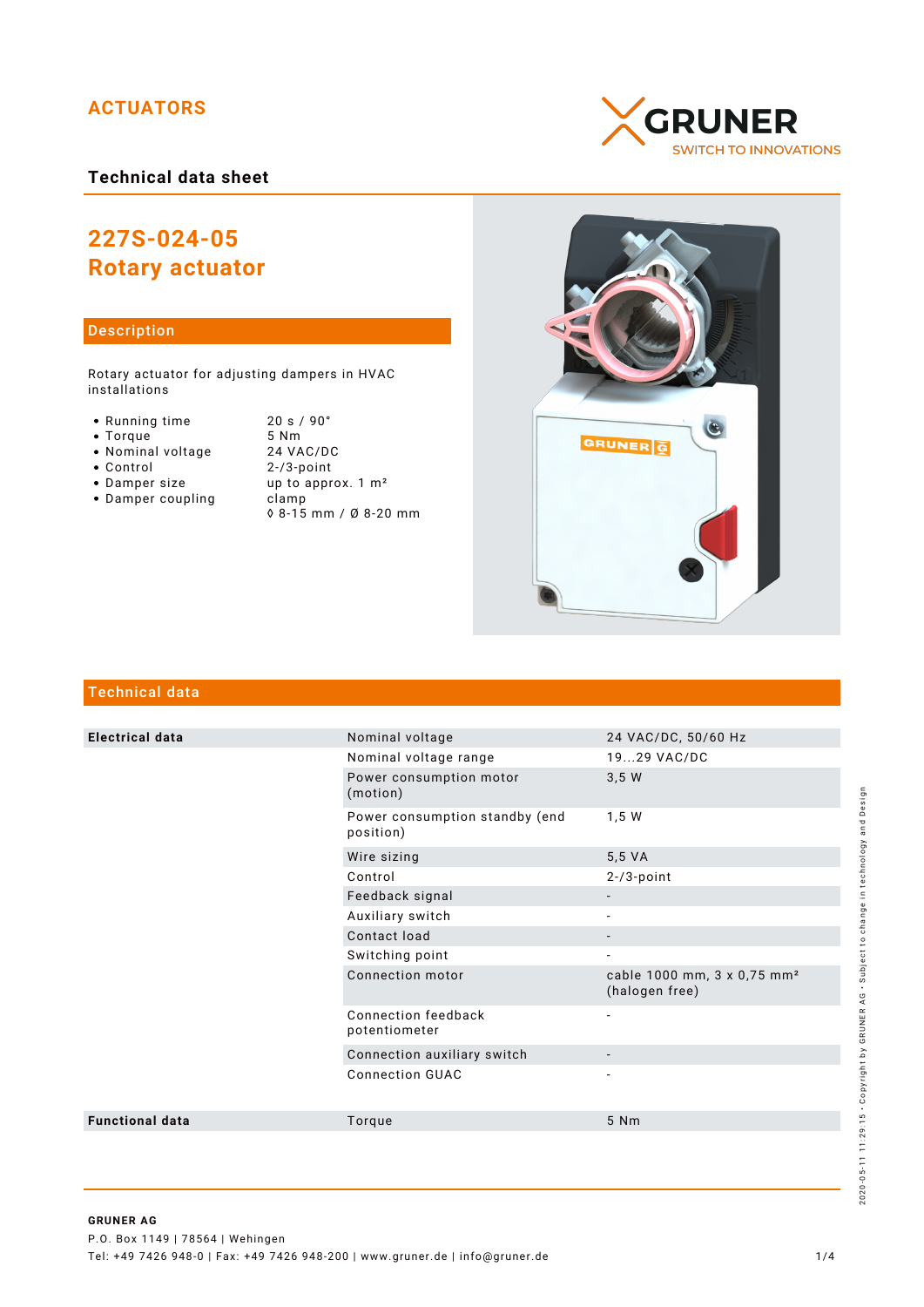

| <b>Technical data</b>  |                                         |                                                                   |
|------------------------|-----------------------------------------|-------------------------------------------------------------------|
|                        |                                         |                                                                   |
| <b>Functional data</b> | Damper size                             | up to approx. 1 m <sup>2</sup>                                    |
|                        | Synchronised speed                      | ±5%                                                               |
|                        | Direction of rotation                   | selected by switch                                                |
|                        | Manual override                         | gearing latch disengaged with<br>pushbutton, self-resetting       |
|                        | Angle of rotation                       | 0°max. 95° can be limited with<br>adjustable mechanical end stops |
|                        | Running time                            | 20 s / 90°                                                        |
|                        | Sound power level                       | $<$ 45 dB(A)                                                      |
|                        | Shaft coupling                          | clamp 0 8-15 mm / Ø 8-20 mm                                       |
|                        | Position indication                     | mechanical with pointer                                           |
|                        | Service life                            | $> 100000$ cycles $(0^{\circ}95^{\circ}0^{\circ})$                |
|                        |                                         |                                                                   |
| <b>Safety</b>          | Protection class                        | III (safety extra-low voltage)                                    |
|                        | Degree of protection                    | IP 54 (cable downwards)                                           |
|                        | <b>EMC</b>                              | CE (2014/30/EU)                                                   |
|                        | LVD.                                    | CE (2014/35/EU)                                                   |
|                        | <b>RoHS</b>                             | CE (2011/65/EU - 2015/863/EU -<br>2017/2102/EU)                   |
|                        | Mode of operation                       | Typ 1 (EN 60730-1)                                                |
|                        | Rated impulse voltage                   | 0,8 kV (EN 60730-1)                                               |
|                        | Control pollution degree                | 3 (EN 60730-1)                                                    |
|                        | Ambient temperature normal<br>operation | $-30^{\circ}$ C +50 $^{\circ}$ C                                  |
|                        | Storage temperature                     | $-30^{\circ}$ C +80 $^{\circ}$ C                                  |
|                        | Ambient humidity                        | 595% r.H., non condensing (EN<br>$60730-1)$                       |
|                        | Maintenance                             | maintenance free                                                  |
| Dimensions / Weight    | <b>Dimensions</b>                       | 117 x 67 x 66 mm                                                  |
|                        | Weight                                  | 350 <sub>q</sub>                                                  |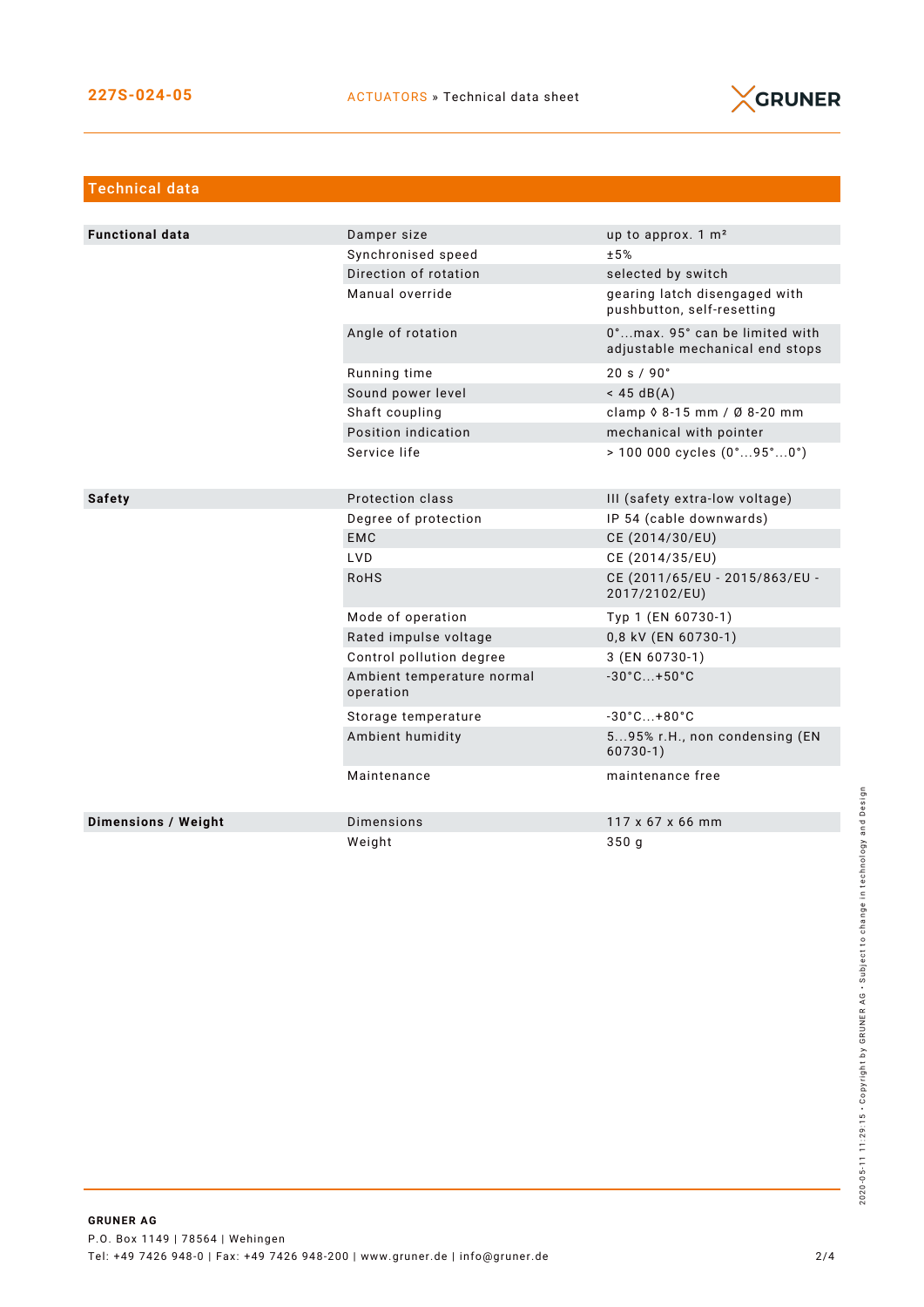

### Functionality / Properties

#### **Operating mode**

2 point:

Connect power supply to wire 1+2, actuator drives to position 1. Is also wire 3 connected to the power supply, actuator drives to position 0.

3 point: Connect power supply to wire 1+2, actuator drives to position 1. Is wire 1+3 connected to the power

supply, actuator drives to position  $\Omega$ The actuator is overload-proof,

requires no limit switches and automatically stops, when the end stop is reached.

#### **Direct mounting**

Simple direct mounting on the damper shaft with a clamp, protection against rotating with enclosed anti-rotation lock or rather at intended attachment points.

#### **Manual override**

Manual override with selfresetting pushbutton possible (the gear is disengaged as long as the button is pressed).

#### **Mode switch**

Mode switch with two positions at the housing:

R: rotary rotation right / clockwise L: rotary rotation left / counter clockwise



#### Connector / Security Note



#### **Safety remarks**

- Caution: power supply voltage!
- The device is not allowed to be used outside the specified field of application, especially in airplanes.
- It may only be installed by suitably trained personnel. Any legal regulations or regulations issued by authorities must be observed during assembly.
- The device may only be opened at the manufacturer´s site.
- The device is not allowed to be disposed of as household refuse. All locally valid regulations and requirements must be observed.
- When calculating the required torque, the specifications supplied by the damper manufacturer´s (crosssection, design, installation site), and the air flow conditions must be observed.